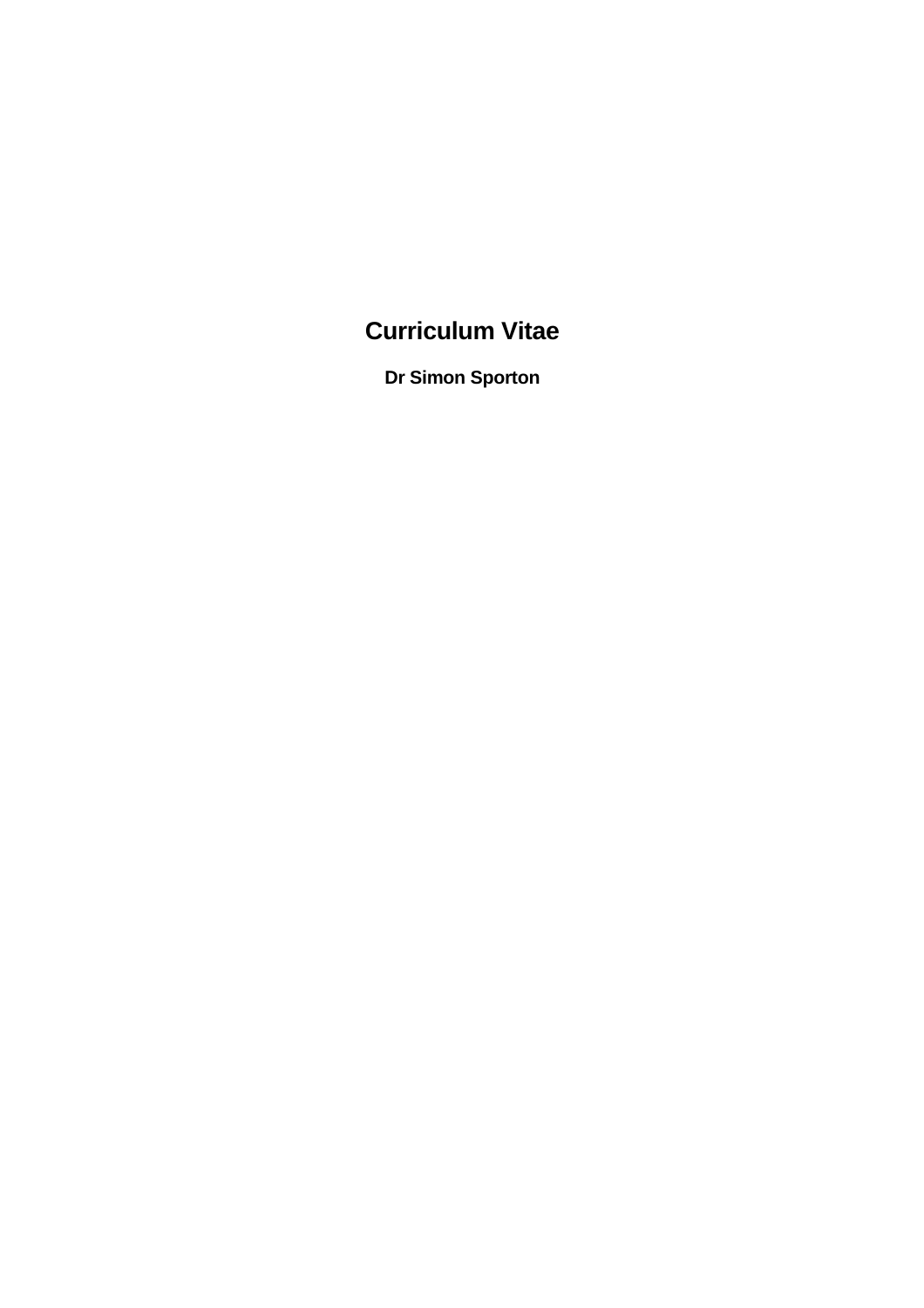| Date of Birth           | 5th October 1966                                                                                                                                    |
|-------------------------|-----------------------------------------------------------------------------------------------------------------------------------------------------|
| <b>GMC Registration</b> | 3549854                                                                                                                                             |
| <b>NHS appointments</b> | <b>Consultant Cardiologist</b><br>Lead Clinician for Electrophysiology<br>Barts and The London NHS Trust                                            |
|                         | <b>Honorary Consultant Cardiologist</b><br>Barnet and Chase Farm Hospitals NHS Trust                                                                |
| <b>Work Address</b>     | Department of Cardiology<br>St Bartholomew's Hospital<br><b>Dominion House</b><br>60 Bartholomew Close<br><b>West Smithfield</b><br>London EC1A 7BE |
|                         | Tel. 020 7601 7810<br>e mail simon.sporton@bartsandthelondon.nhs.uk                                                                                 |
| <b>Education</b>        |                                                                                                                                                     |
| 1978 - 1985             | <b>Richard Hale School</b><br>Hertford<br>Herts.                                                                                                    |
| 1985 - 1991             | Royal Free Hospital School of Medicine<br>University of London                                                                                      |
| Qualifications          |                                                                                                                                                     |
| 1988                    | <b>BSc. (Hons.) Class 1</b>                                                                                                                         |
| 1991                    | <b>MBBS</b>                                                                                                                                         |
| 1994                    | <b>MRCP (UK)</b>                                                                                                                                    |
| 2000                    | <b>MD</b>                                                                                                                                           |
| 2008                    | <b>FRCP</b>                                                                                                                                         |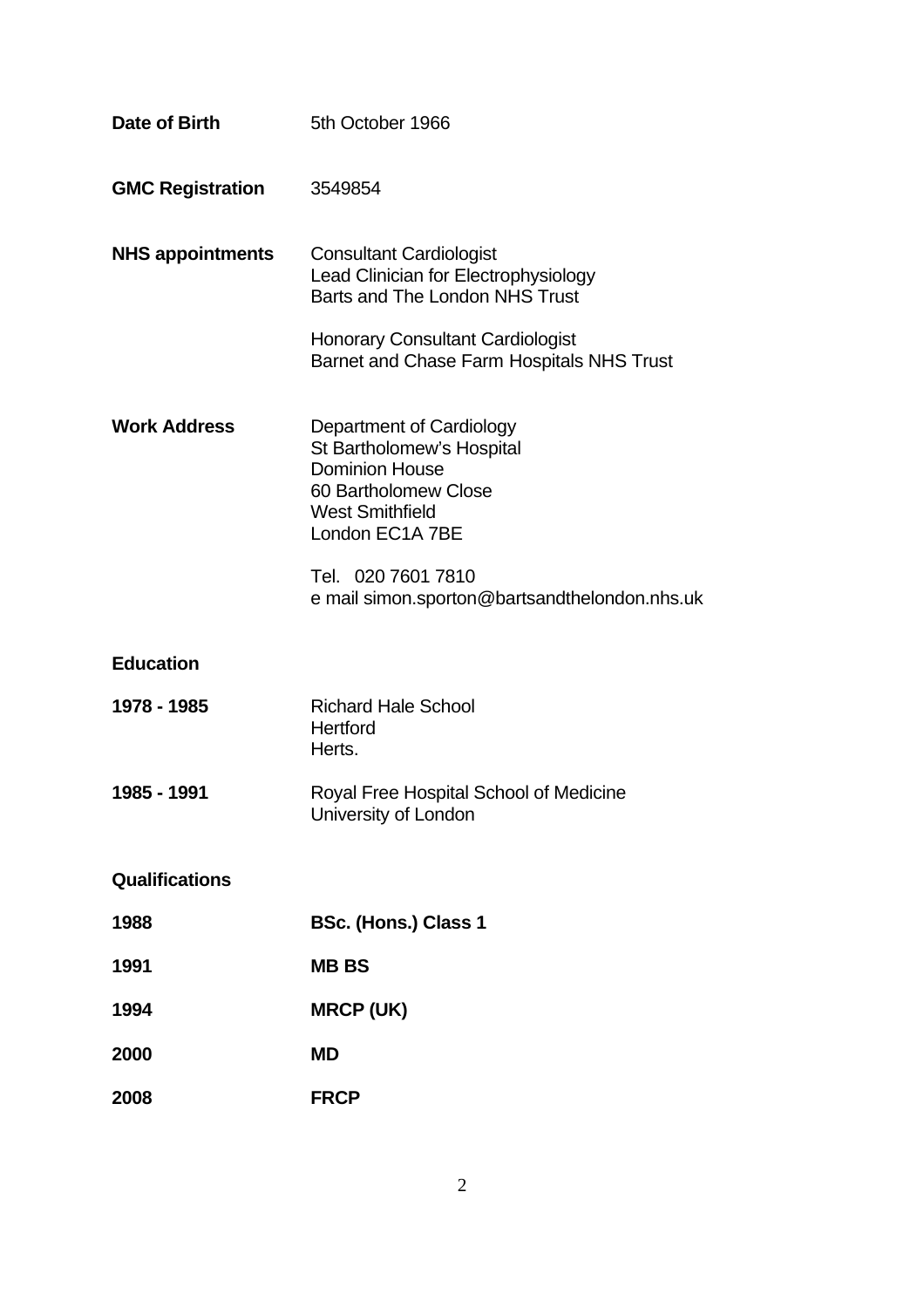## **Profile**

I have specialised in cardiology since 1994 and in the treatment of heart rhythm disorders since 1999. I was appointed in 2003 as a consultant cardiologist and am now the clinical lead of the heart rhythm unit at St Bartholomew's Hospital in London. This unit is among the largest of its kind in the UK and has a strong national and international reputation based upon the quality of its clinical and research work.

My practise concerns the investigation and treatment of heart rhythm disorders including:

**Catheter ablation** using advanced technology such as

- Carto electroanatomic imaging.
- Ensite NavX 3D mapping
- Non-contact mapping
- Image integration
- Hansen robotic catheter navigation
- Balloon cryoablation of atrial fibrillation

**Permanent pacemaker** implantation and follow-up **Implantable cardioverter-defibrillator (ICD)** implantation and follow-up **Cardiac resynchronisation therapy (CRT)** for the treatment of heart failure

#### **I hold the following outpatient clinics:**

St Bartholomew's Hospital Wednesday PM (weekly) Chase Farm Hospital Friday AM (weekly) London Bridge Hospital Monday PM (weekly)

## **I look after inpatients at:**

St Bartholomew's Hospital London Bridge Hospital

## **I perform catheter ablation and device-related procedures at:**

St Bartholomew's Hospital London Bridge Hospital The Wellington Hospital

#### **My research interests include:**

- The use of novel technologies for catheter ablation of atrial fibrillation.
- The impact of catheter ablation in patients with heart failure: I am a member of the steering committee of the ongoing multinational CASTLE AF study.
- Determining the optimal treatment of ventricular tachycardia (VT) in patients with implantable defibrillators.
- Heart rhythm disturbances in patients with kidney failure undergoing dialysis.
- The benefit of temporary biventricular pacing in patients undergoing cardiac surgery.
- Optimisation of cardiac resynchronisation therapy in patients with heart failure and atrial fibrillation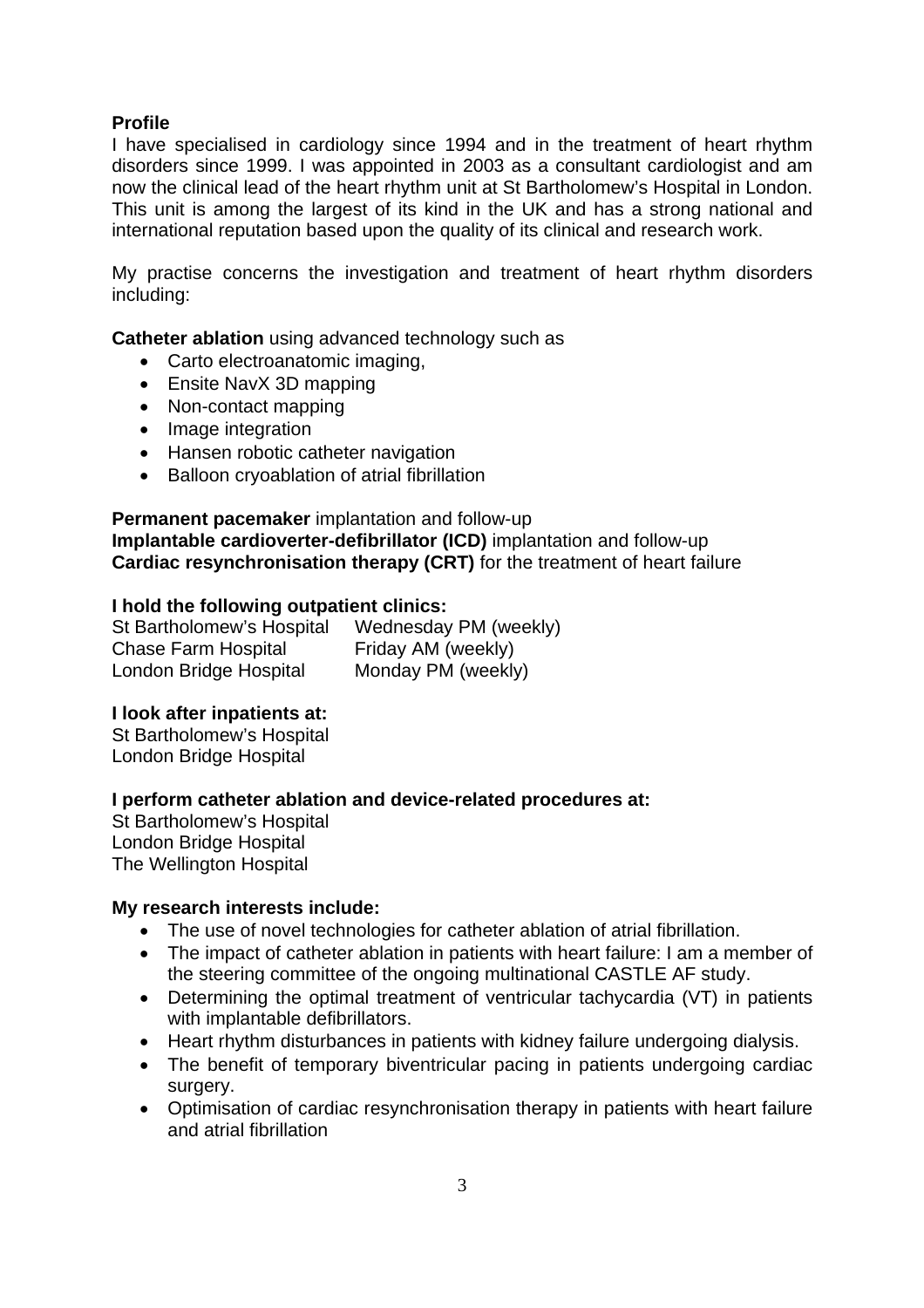## **Appointments**

| <b>Present Posts</b>  | August 2004 - present<br><b>Consultant Cardiologist</b><br><b>Barts and The London NHS Trust</b>                        |
|-----------------------|-------------------------------------------------------------------------------------------------------------------------|
|                       | April 2007 - present<br><b>Honorary Consultant Cardiologist</b><br><b>Barnet and Chase Farm NHS Trust</b>               |
| <b>Previous Posts</b> | April 2003 - August 2004<br><b>Consultant Electrophysiologist</b><br><b>UCL Hospitals NHS Trust</b>                     |
|                       | October 2002 – February 2003<br><b>Locum Consultant Cardiologist</b><br>St. Bartholomew's Hospital, London              |
|                       | October 1999 – September 2002<br><b>Specialist Registrar in Cardiology</b><br>St. Bartholomew's Hospital, London        |
|                       | October 1997 – September 1999<br>Specialist Registrar in Cardiology<br>University College London Hospitals              |
|                       | September 1995 - August 1997<br>Clinical Research Fellow,<br>Department of Medicine<br><b>University College London</b> |
|                       | September 1994 - August 1995<br>Registrar in Cardiology and General Medicine<br><b>East Surrey Hospital, Redhill</b>    |
|                       | August 1992 – July 1994<br>Seacroft / Killingbeck Hospitals Medical SHO Rotation, Leeds                                 |
|                       | August 1991 - July 1992<br>Pre-registration posts:                                                                      |
|                       | <b>St Albans City Hospital</b><br>General surgery/Orthopaedics                                                          |
|                       | Royal Free Hospital, London                                                                                             |

**Cardiology/General Medicine**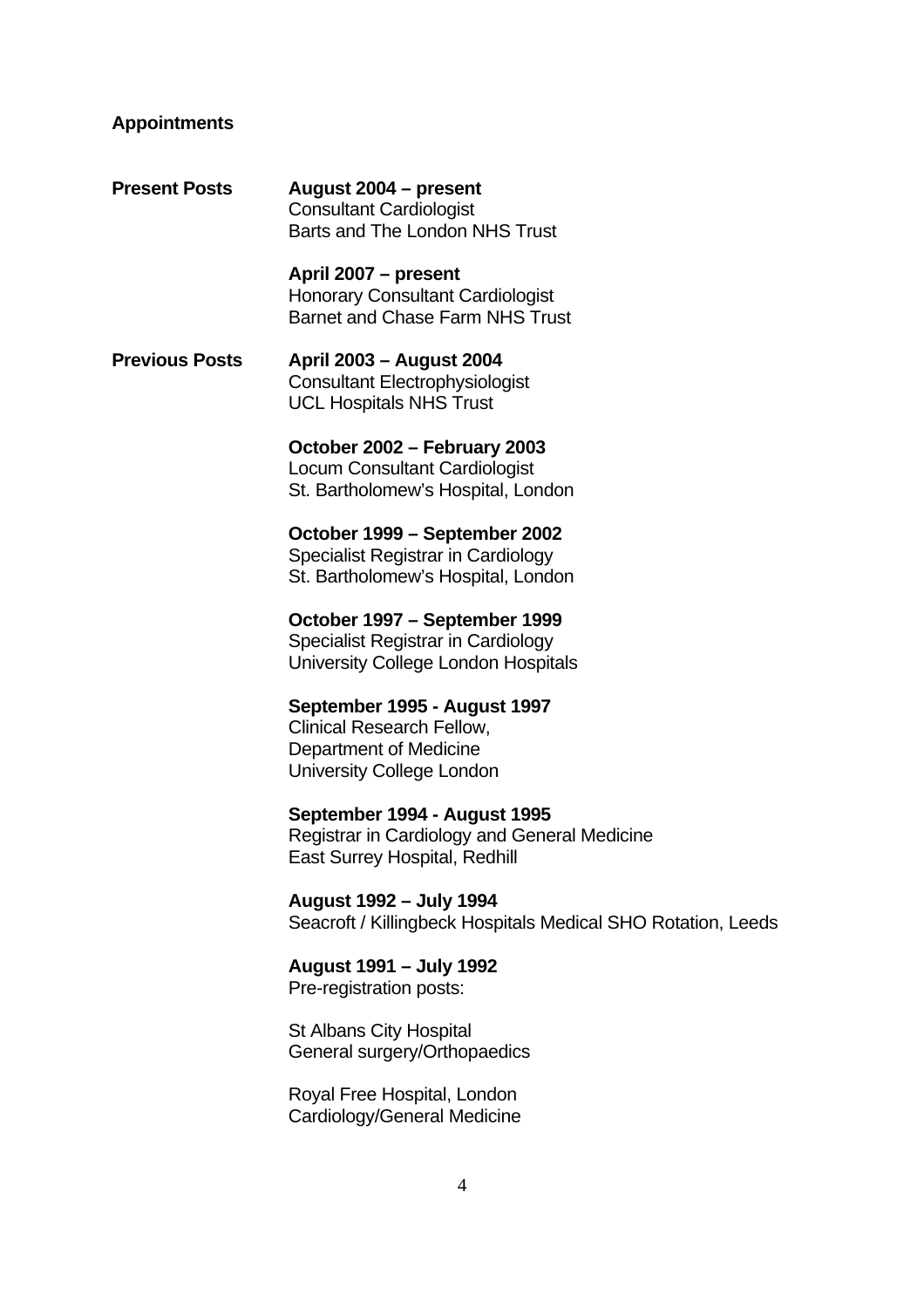#### **Undergraduate prizes**

Edith Pechey Phipson prize in pharmacology Gladys Sandes prize in anatomy Mrs George M Smith prize in second year subjects Gwendolen Lynn prize in surgery Labaz-Sanofi prize in chemical pathology Florence Louis memorial prize and medal in pathology Katharine Lloyd-Williams prize and medal in applied pharmacology and therapeutics Final MB BS – Merit in clinical pharmacology and therapeutics and pathology

## **Publications**

#### **Papers**

Impact of variant pulmonary vein anatomy and image integration on long-term outcome after catheter ablation for atrial fibrillation Hunter RJ, Ginks M, Ang R, Diab I, Goromonzi FC, Page S, Baker V, Richmond L, Tayebjee M, **Sporton S**, Earley MJ, Schilling RJ. Europace 2010 (in press)

Do traditional VT zones improve outcome in primary prevention ICD patients Duncan E, Thomas G, John N, Pfeffer C, Appana G, Shah N, Hunter R, Finlay M, Schilling RJ, **Sporton S** Pacing Clin Electrophysiol. 2010 (in press)

Robotic catheter navigation within the left ventricle Duncan E, Johns N, Schilling RJ, **Sporton S** Pacing Clin Electrophysiol. 2010 (in press)

Long-term efficacy of catheter ablation for atrial fibrillation: impact of additional targeting of fractionated electrograms.

Hunter RJ, Berriman TJ, Diab I, Baker V, Finlay M, Richmond L, Duncan E, Kamdar R, Thomas G, Abrams D, Dhinoja M, **Sporton S**, Earley M, Schilling RJ Heart 2010 (in press)

Cryoablation versus radiofrequency ablation for treatment of atrioventricular nodal re-entrant tachycardia: cryoablation with 6mmm-tip catheters is still less effective than radiofrequency ablation.

Opel A, Murray S, Kamath N, Dhinoja M, Abrams D, **Sporton S**, Schilling R, Earley M

Heart Rhythm 2010;7:340-3

The NICE guidelines for percutaneous epicardial catheter ablation of ventricular tachycardia: symptomatic of a guideline-obsessed health service? Schilling RJ, **Sporton SC**, Earley M Heart. 2010 Feb;96(3):229-30.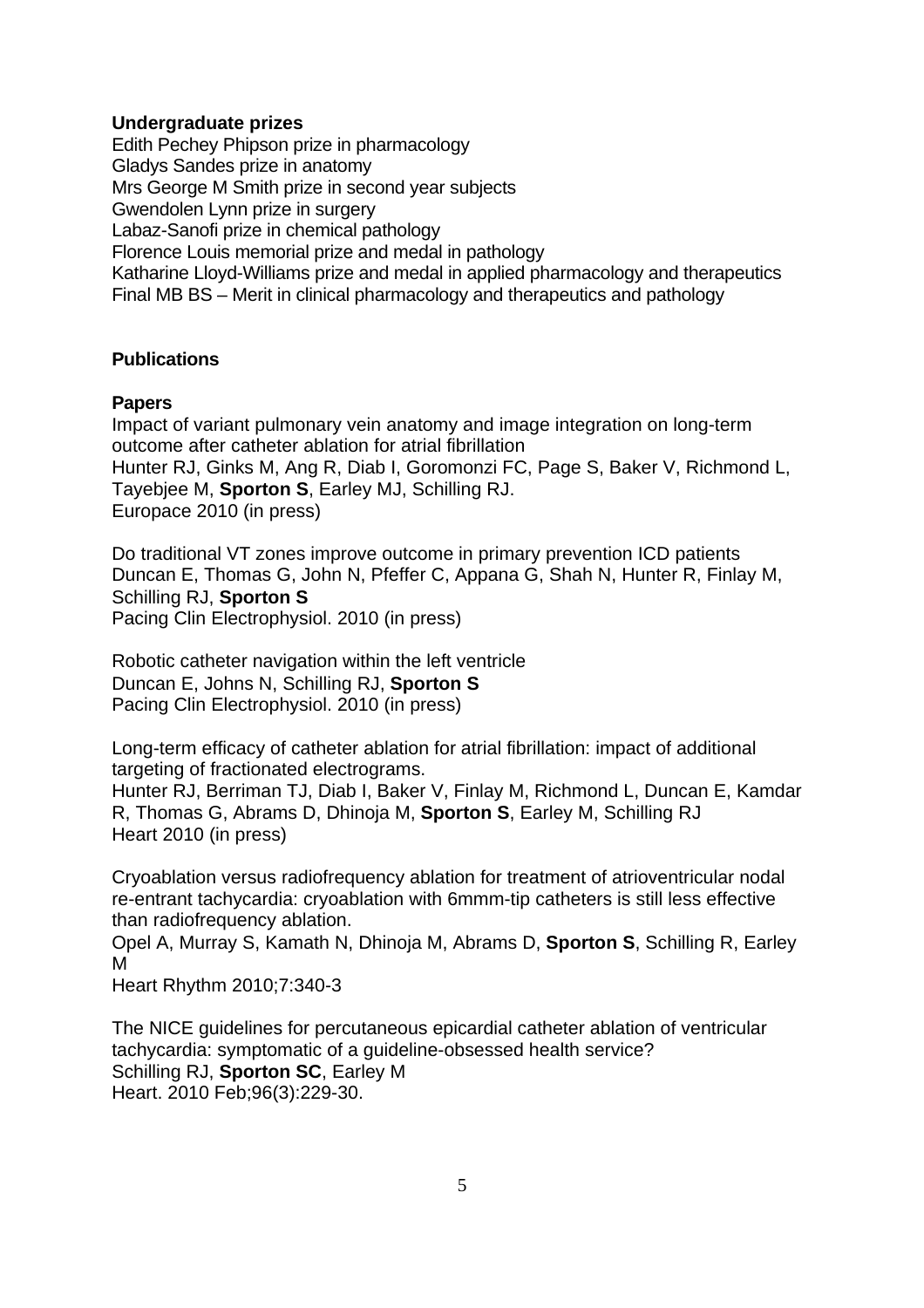Validation of a classification system to grade fractionation in atrial fibrillation and correlation with automated detection systems

Hunter RJ, Diab I, Thomas G, Duncan E, Abrams D, Dhinoja M, **Sporton S**, Earley MJ, Schilling RJ.

Europace 2009: 11;1587-1596.

A Prospective comparison of echocardiography and device algorithms for atrioventricular and interventricular interval optimization in cardiac resynchronization therapy

Kamdar R, Frain E, Warburton F, Richmond L, Mullan V, Berriman T, Thomas G, Tenkorang J, Dhinoja M, Earley M, **Sporton S**, Schilling R. Europace. 2010 Jan;12(1):84-91.

Uninterrupted warfarin for periprocedural anticoagulation in catheter ablation of typical atrial flutter: a safe and coost-effective strategy Finlay M, Sawhney V, Schilling R, Thomas G, Duncan E, Hunter R, Virdi G, Abrams D, **Sporton S**, Dhinoja M, Earley M.

J Cardiovasc Electrophysiol. 2009;21:150-4.

A novel solution for repeated migration of an implantable cardiac defibrillator Sheikh AM, Raza I, **Sporton SC**, Lall KS. J Thorac Cardiovasc Surg. 2010 Feb;139(2):499-501

Catheter ablation versus standard conventional treatment in patients with left ventricular dysfunction and atrial fibrillation (CASTLE-AF) – Study design Marrouche NF, Brachmann J; CASTLE–AF steering Committee Pacing Clin Electrophysiol. 2009; 32: 987-94.

A broad complex tachycardia with conflicting information from pacing manoeuvres. Hunter RJ, Finlay M, Schilling RJ, **Sporton S** Europace 2009; 11: 1392-5.

A randomized trial comparing conventional with minimal catheter approaches for the mapping and ablation of regular supraventricular tachycardia. Liew R, Baker V, Richmond L, Rajappan K, Gupta D, Finlay M, Thomas G, Earley M, **Sporton S**, Harris S, Schilling R. Europace 2009; 11: 1057-64

A randomized trial to compare atrial fibrillation ablation using a steerable vs. a nonsteerable sheath.

Rajappan K, Baker V, Richmond L, Kistler PM, Thomas G, Redpath C, **Sporton SC**, Earley MJ, Harris S, Schilling RJ Europace 2009; 11: 571-5

Acute and chronic pulmonary vein reconnection after atrial fibrillation ablation: a prospective characterization of anatomical sites.

Rajappan K, Kistler PM, Earley MJ, Thomas G, Izquierdo M, **Sporton SC**, Schilling RJ.

PACE 2008; 31: 1598-1605.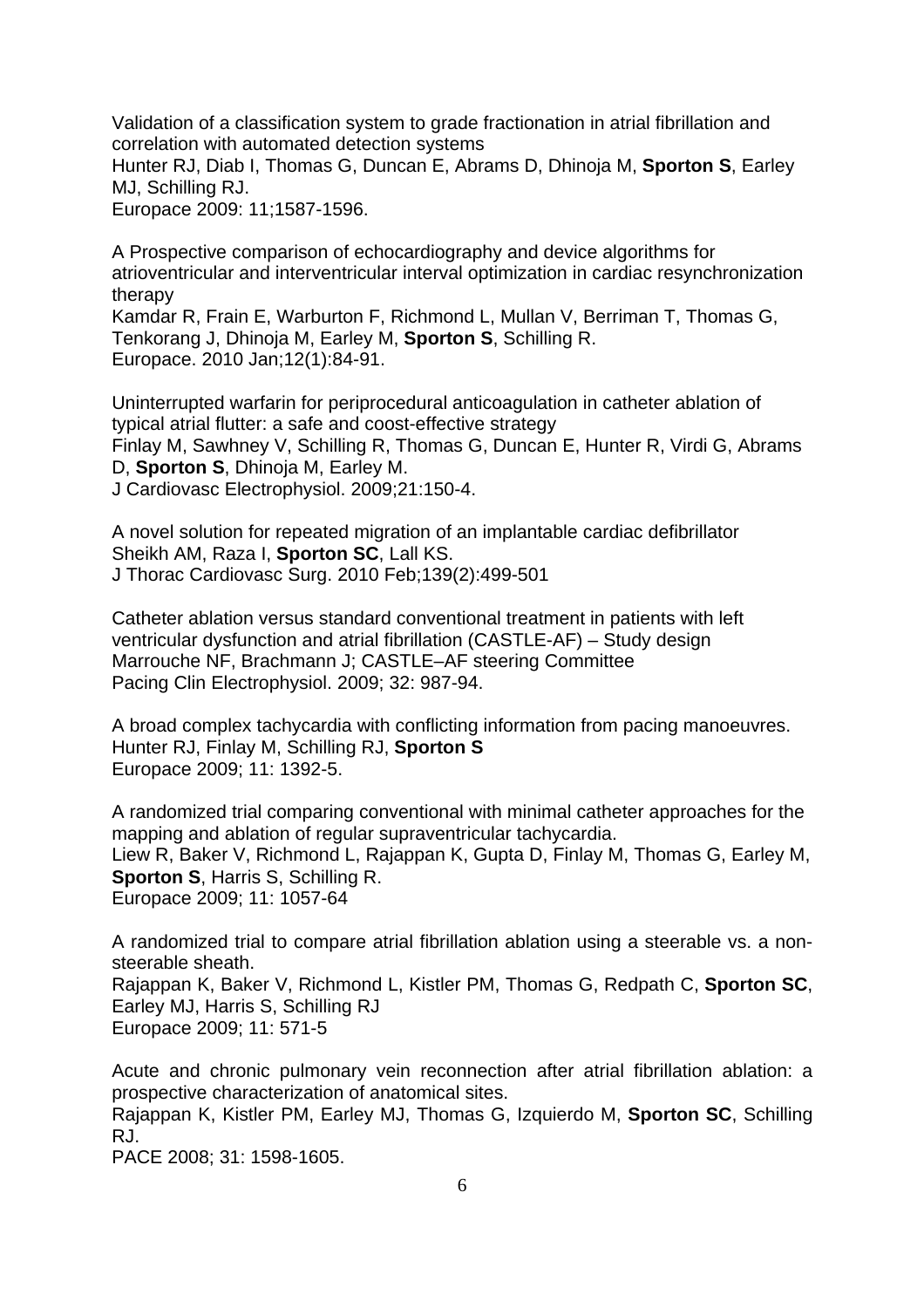The impact of image integration on catheter ablation of atrial fibrillation using electroanatomic mapping: a prospective randomized study.

Kistler PM, Rajappan K, Harris S, Earley MJ, Richmond L, **Sporton SC**, Schilling RJ European Heart Journal 2008; 29: 3029-36.

Validation of computed tomography image integration into the EnSite NavX mapping system to perform catheter ablation of atrial fibrillation

Richmond L, Rajappan K, Voth E, Rangavajhala V, Earley MJ, Thomas G, Harris S, **Sporton SC**, Schilling RJ

J Cardiovasc Electrophysiol 2008; 19: 821-7.

Electrophysiologic and anatomic characterization of sites resistant to electrical isolation during circumferential pulmonary vein ablation for atrial fibrillation: a prospective study

Kistler PM, Ho SY, Rajappan K, Morper M, Harris S, Abrams D, **Sporton SC**, Schilling RJ

J Cardiovasc Electrophysiol 2007; 18: 1282-8

Current case mix and results of catheter ablation of regular supraventricular tachycardia: are we giving unrealistic expectations to patients? Showkathali R, Earley MJ, Gupta D, Altezani M, Harris S, Kistler PM, **Sporton SC**, Schilling RJ Europace 2007; 9: 1064-8

Image integration for atrial fibrillation ablation: pearls and pitfalls Kistler PM, Schilling RJ, Rajappan K, **Sporton SC** Heart Rhythm 2007; 4: 1216-21

Comparison of noncontact and electroanatomic mapping to identify scar and arrhythmia late after the Fontan procedure Abrams DJ, Earley MJ, **Sporton SC**, Kistler PM, Gatzoulis MA, Mullen MJ, Till JA,

Cullen S, Walker F, Lowe MD, Deanfield JE, Schilling RJ Circulation 2007; 115: 1783-46

Can atrial fibrillation with a coarse electrocardiographic appearance be treated with catheter ablation of the tricuspid valve-inferior vena cava isthmus? Results of a multicentre randomised controlled trial.

Gupta D, Earley MJ, Haywood GA, Fitzgerald M, Kojodjojo P, **Sporton SC**, Peters NS, Broadhurst P, Schilling RJ.

Heart. 2007; 93: 688-93

Outcomes following implantable cardioverter-defibrillator therapy in children with hypertrophic cardiomyopathy.

Pablo Kaski J, Tome Esteban MT, Lowe MD, **Sporton S**, Rees P, Deanfield JE, McKenna WJ, Elliott PM.

Heart. 2007; 93: 372-4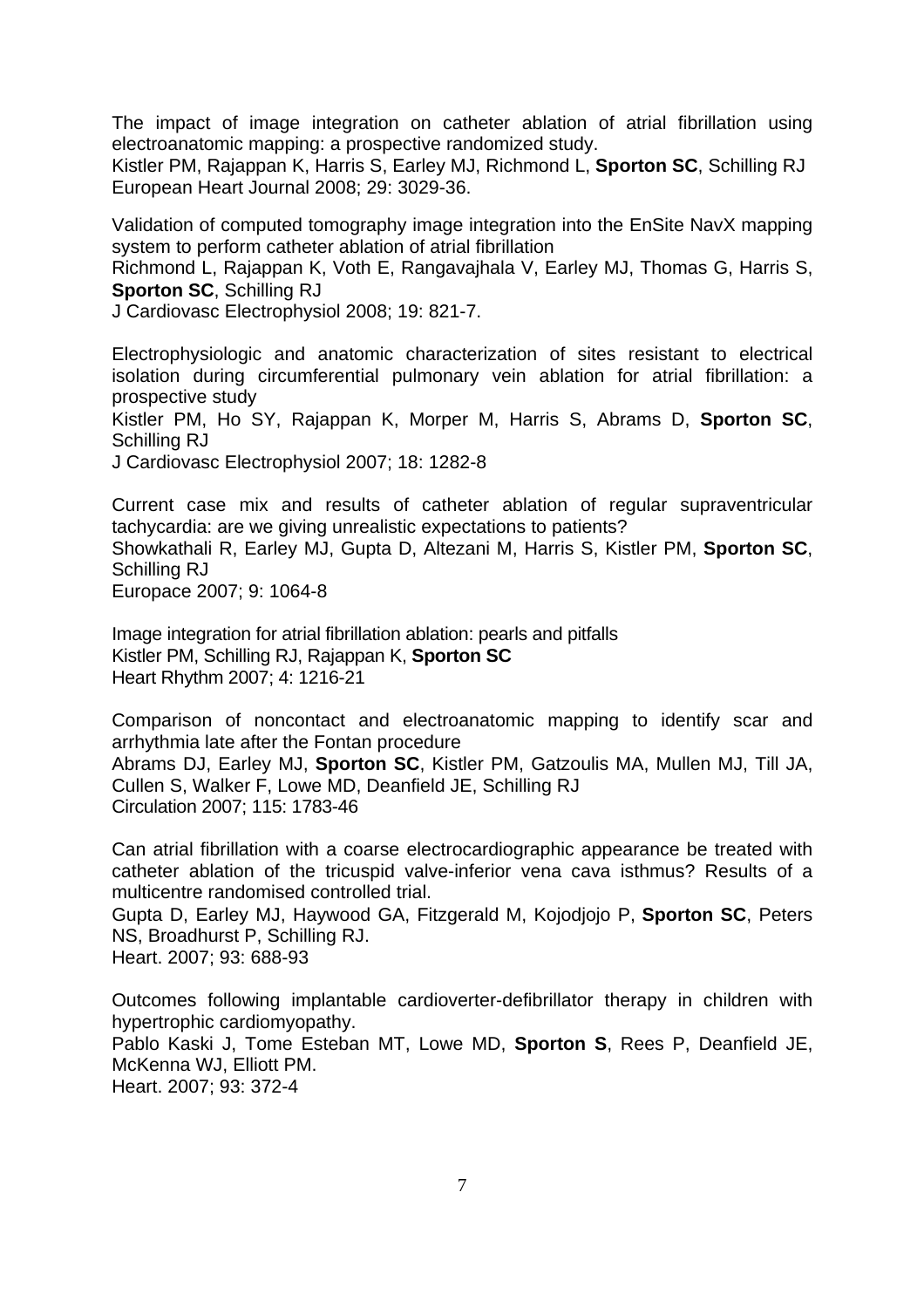Left atrial tachycardia and inferior vena cava thrombotic occlusion complicating atrial fibrillation ablation successfully treated from the right subclavian vein. Rajappan K, **Sporton S**, Schilling R Heart. 2007 Jan;93(1):28.

Amiodarone-induced thrombophlebitis Showkathali R, Earley MJ, **Sporton S** Emerg Med J 2006;8:660

Arrhythmia management in the 21<sup>st</sup> century **Sporton S**  Brit J Card Nursing 2006;1:404-5.

Catheter ablation of permanent atrial fibrillation: medium term results. [Earley MJ, Abrams DJ, Staniforth AD,](http://www.ncbi.nlm.nih.gov/entrez/query.fcgi?cmd=Retrieve&db=pubmed&dopt=Abstract&list_uids=16118239&query_hl=1&itool=pubmed_docsum) **Sporton SC**, Schilling RJ. Heart. 2006 Feb;92(2):233-8.

Radiofrequency ablation of arrhythmias guided by non-fluoroscopic catheter location: a prospective randomized trial.

[Earley MJ, Showkathali R, Alzetani M, Kistler PM, Gupta D, Abrams DJ, Horrocks](http://www.ncbi.nlm.nih.gov/entrez/query.fcgi?cmd=Retrieve&db=pubmed&dopt=Abstract&list_uids=16613932&query_hl=1&itool=pubmed_docsum)  [JA, Harris SJ,](http://www.ncbi.nlm.nih.gov/entrez/query.fcgi?cmd=Retrieve&db=pubmed&dopt=Abstract&list_uids=16613932&query_hl=1&itool=pubmed_docsum) **Sporton SC**, Schilling RJ. Eur Heart J. 2006 May;27(10):1223-9.

Validation of three-dimensional cardiac image integration: use of integrated CT image into electroanatomic mapping system to perform catheter ablation of atrial fibrillation.

[Kistler PM, Earley MJ, Harris S, Abrams D, Ellis S,](http://www.ncbi.nlm.nih.gov/entrez/query.fcgi?cmd=Retrieve&db=pubmed&dopt=Abstract&list_uids=16643352&query_hl=1&itool=pubmed_docsum) **Sporton SC**, Schilling RJ. J Cardiovasc Electrophysiol. 2006 Apr;17(4):341-8.

Validation of the noncontact mapping system in the left atrium during permanent atrial fibrillation and sinus rhythm. Earley MJ, Abrams DJ, **Sporton SC**, Schilling RJ

J Am Coll Cardiol. 2006 Aug 1;48(3):485-91.

Successful ablation of atrioventricular nodal reentry tachycardia following the atriopulmonary Fontan procedure.

[Abrams DJ, Earley MJ,](http://www.ncbi.nlm.nih.gov/entrez/query.fcgi?db=pubmed&cmd=Retrieve&dopt=AbstractPlus&list_uids=16916858&query_hl=1&itool=pubmed_docsum) **Sporton SC**, Schilling RJ. Europace. 2006;8:907-10

The impact of CT image integration into an electroanatomic mapping system on clinical outcomes of catheter ablation of atrial fibrillation. [Kistler PM, Rajappan K, Jahngir M, Earley MJ, Harris S, Abrams D, Gupta D, Liew](http://www.ncbi.nlm.nih.gov/entrez/query.fcgi?db=pubmed&cmd=Retrieve&dopt=AbstractPlus&list_uids=16989651&query_hl=1&itool=pubmed_docsum)  R, Ellis S, **Sporton SC**[, Schilling RJ.](http://www.ncbi.nlm.nih.gov/entrez/query.fcgi?db=pubmed&cmd=Retrieve&dopt=AbstractPlus&list_uids=16989651&query_hl=1&itool=pubmed_docsum) J Cardiovasc Electrophysiol. 2006 Oct;17(10):1093-101.

Cryoablation compared with radiofrequency ablation for atrioventricular nodal reentrant tachycardia: analysis of factors contributing to acute and follow-up outcome. [Gupta D, Al-Lamee RK, Earley MJ, Kistler P, Harris SJ, Nathan AW,](http://www.ncbi.nlm.nih.gov/entrez/query.fcgi?db=pubmed&cmd=Retrieve&dopt=AbstractPlus&list_uids=17101629&query_hl=1&itool=pubmed_docsum) **Sporton SC**, [Schilling RJ.](http://www.ncbi.nlm.nih.gov/entrez/query.fcgi?db=pubmed&cmd=Retrieve&dopt=AbstractPlus&list_uids=17101629&query_hl=1&itool=pubmed_docsum)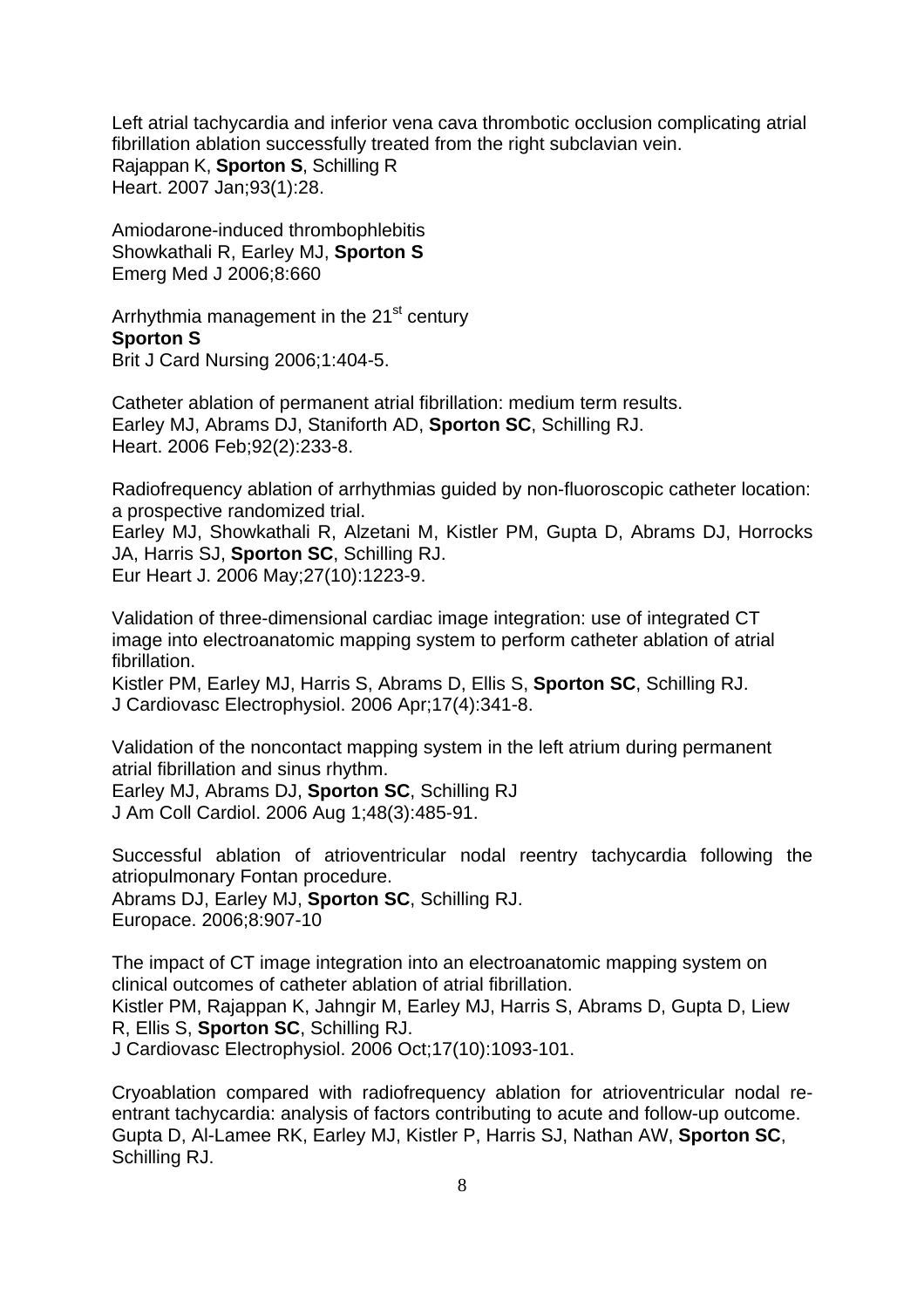Europace. 2006;8:1022-6.

Ventricular arrhythmia, Cheyne-Stokes respiration, and death: observations from patients with defibrillators. Staniforth AD, **Sporton SC**[, Early MJ, Wedzicha JA, Nathan AW, Schilling RJ.](http://www.ncbi.nlm.nih.gov/entrez/query.fcgi?cmd=Retrieve&db=pubmed&dopt=Abstract&list_uids=15814597&query_hl=1&itool=pubmed_docsum)  Heart. 2005 Nov;91(11):1418-22.

Is there a sex bias in implantable cardioverter-defibrillator referral and prescription? Staniforth AD, **Sporton SC**, Robinson NM, Cooper J, Earley MJ, Nathan AW, Schilling RJ Heart 2004;90:937-8

Arrhythmogenic right ventricular cardiomyopathy: clinical presentation, diagnosis and management Sen-Chowdhry S, Lowe MD, **Sporton SC**, McKenna WJ American Journal of Medicine 2004;117:685-95

Atrial Fibrillation current perspectives Earley MJ, **Sporton SC** Clinical Medicine 2004; 4: 22-6

Catheter inversion: a technique to complete isthmus ablation and cure atrial flutter **Sporton SC**, Davies DW, Earley MJ, Markides V, Nathan AW, Schilling RJ. Pacing and Clinical Electrophysiology 2004;27:775-8

Electroanatomic vs fluoroscopic mapping for catheter ablation procedure: a porspective randomized study **Sporton SC**, Earley MJ, Nathan AW, Schilling RJ.

Journal of Cardiovascular Electrophysiology 2004;15:310-5. Developments in clinical electrophysiology **Sporton SC**, Schilling RJ Hospital Medicine 2003; 64: 70-1

ECG interpretation series **Sporton S. Holdright D.** Hospital Medicine 2001:- Permanent pacemaker malfunction? 62: 231 The interpretation of ECG changes in the presence of bundle branch block 62:287-8 Progressive conduction block 62:358-9 Collapse as a result of bradycardia 62: 410 Cardiac memory 62: 498-9 Transient ST elevation 62: 567

The place of the electrocardiogram in modern cardiology **Sporton S**  Hospital Medicine 2001; 62: 196-7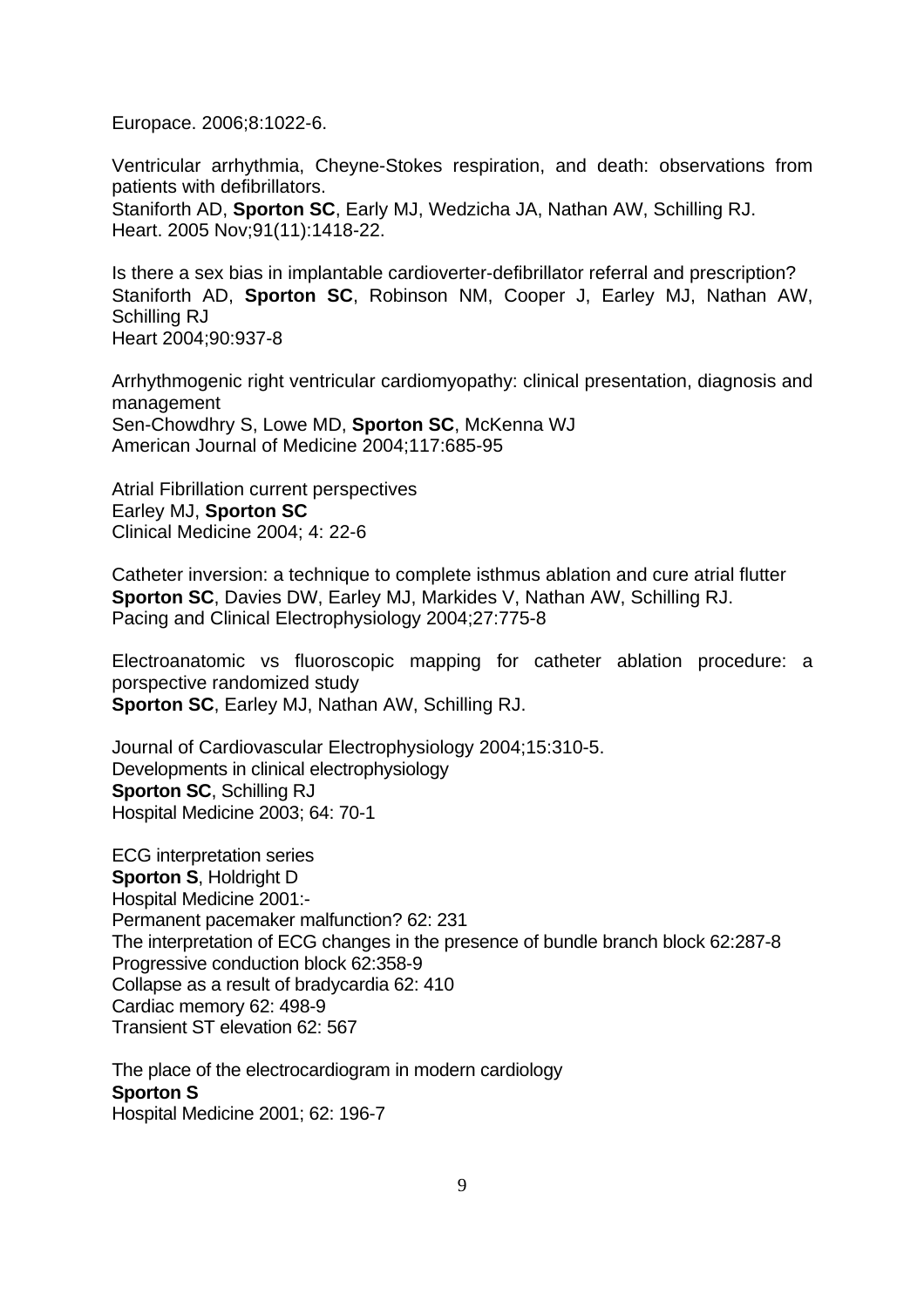Echocardiography **Sporton S**, Holdright D. J R Coll Physicians Lond 1999; 33: 18-24 Acute psychological stress and the propensity to ventricular arrhythmias: evidence for a linking mechanism James PR, Taggart P, McNally ST, Newman SP, **Sporton SC**, Hardman SM Eur Heart J 2000; 21: 1023-1028

Acute ischaemia: a dynamic influence on QT dispersion **Sporton S,** Taggart P, Sutton P, Walker JM, Hardman S Lancet 1997;349: 306-309

Hepatitis D virus superinfection remains a rare occurrence in non-drug abusers in Hong Kong Lok A, Wong A, **Sporton S**, Lai C-L, Liu V, Chung H-T Journal of Hepatology 1992;14: 332-334

Microinjections of  $5-HT_{1A}$  agonists into the dorsal motor vagal nucleus produce a bradycardia in the atenolol-pretreated anaesthetised rat **Sporton SC**, Shepheard SL, Jordan D, Ramage AG British Journal of Pharmacology 1991; 104: 466-470

#### **Abstracts**

Periprocedural anticoagulation in ablation of atrial flutter: a comparison of uninterrupted warfarinisation vs subcutaneous heparin. Finlay MC, Sawhney V, Virdi G, Duncan E, Liew R, Thomas G, Tenkorang J, **Sporton S**, Dhinoja M, Abrams D, Schilling RJ, Earley M Heart Rhythm 2009; 6: S114.

Comparison of echocardiography and device algorithms for atrioventricular (AV) and interventricular (VV) interval optimization in cardiac resynchronization therapy (CRT) Kamdar R, Frain E, Warburton F, Richmond L, Berriman T, Mullan V, Tenkorang J, Thomas G, Diab I, Dhinoja M, Earley M, **Sporton S**, Schilling RJ. Heart Rhythm 2009; 6: S189.

A Randomised controlled trial of conventional catheter ablation with a novel minimal catheter approach for regular supraventricular tachycardia. Liew R, Baker V, Richmond L, Rajappan K, Gupta D, Finlay M, Tenlorang J, Thomas G, Earley M, **Sporton S**, Schilling RJ Heart Rhythm 2009; 6: S394.

Acute and chronic pulmonary vein reconnection after AF ablation: prospective characterization of anatomical sites.

Rajappan K, Kistler PM, Thomas G, Izquierdo M, Earley M, **Sporton S**, Schilling RJ. Heart Rhythm 2008; 5: S167.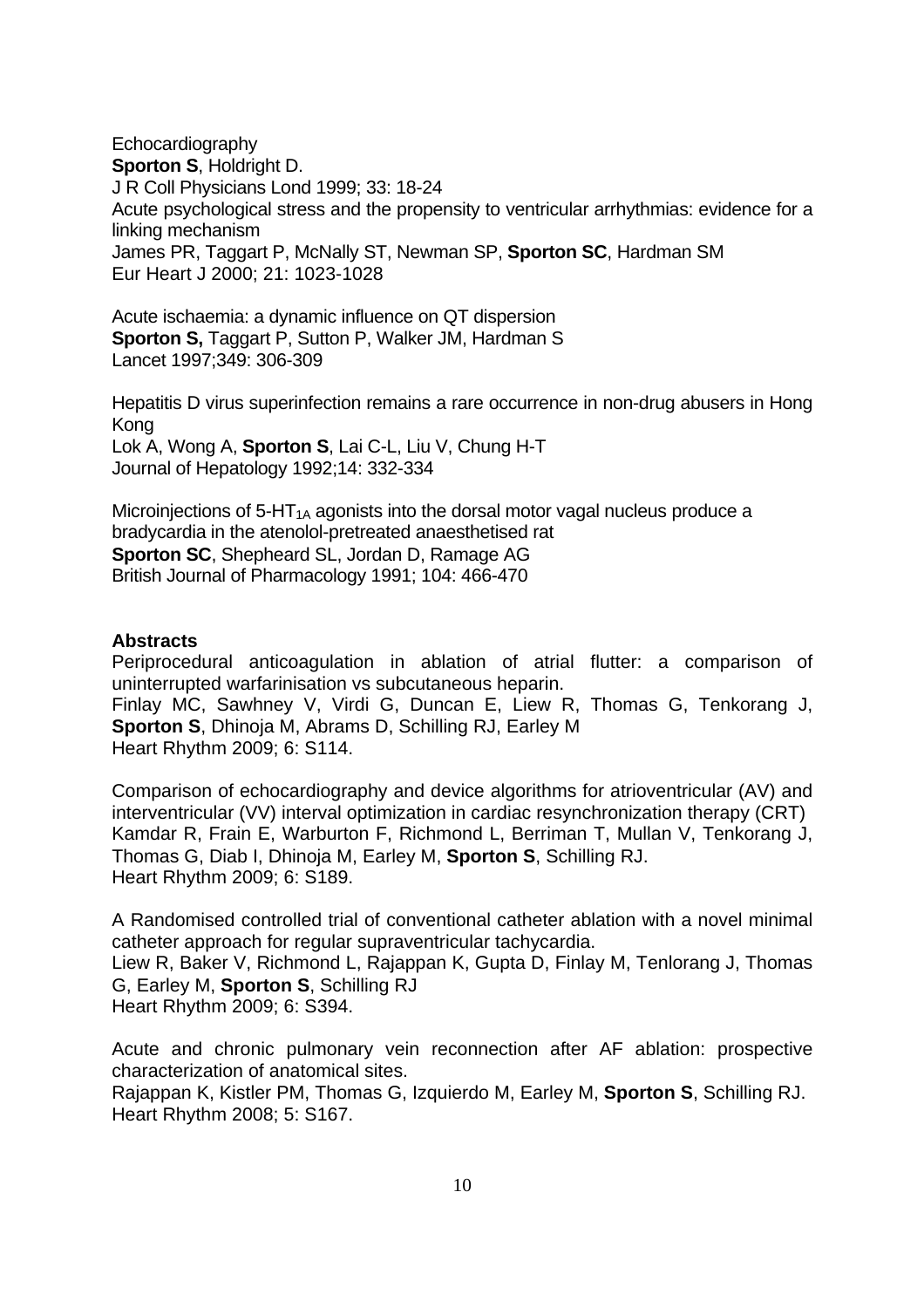A study to identify the prevalence and timing of pericardial effusions after left atrial catheter ablation (LACA) for atrial fibrillation (AF) and atrial tachycardia (AT). Kalla M, Rajappan K, Kalra S, **Sporton S**, Schilling RJ. Heart Rhythm 2007; 4: S337.

Measuring success of catheter ablation procedures for supraventricular tachycardia in the real world: do we encourage unrealistic patient expectations? Showkathali R, Gupta D, Altezani M, Earley M, Kistler P, Harris S, **Sporton S**, Nathan A, Schilling R Heart 2006;92:A58

The impact of CT image integration into an electroanatomic mapping system on clinical outcomes of catheter ablation of atrial fibrillation. Rajappan K, Kistler P, Earley M, Harris S, Abrams D, Gupta D, Jahngir M, Ellis S, **Sporton S**, Schilling R Heart 2006;92:A18

Catheter cryoablation for atrioventricular nodal re-entrant tachycardia: are the results in normal practice as good as in published trials? Gupta D, Al-Lamee R, Earley M, Harris S, **Sporton S**, Schilling R, Nathan A Heart 2006;92:A59

Validation of 3-dimensional cardiac image integration: use of integrated CT image CT image into electroanatomic mapping system to perform catheter ablation of atrial fibrillation.

Rajappan K, Kistler P, Earley M, Harris S, Abrams D, Gupta D, Jahngir M, Ellis S, **Sporton S**, Schilling R Heart 2006;92;A18

Transvenous cryoablation for atrioventcular nodal r-entrant tachycardia: are the results in normal practice as good as in published trials? Gupta D, Al-Lamee RK, Earley MJ, Kistler P, Harris SJ, **Sporton SC**, Schilling RJ, Nathan AW Heart Rhythm 2006;3:S239

Electroanatomic remodeling of the right atrium follwing the Fontan procede: an electrophysiological and functional anlysis. Abrams DJ, Earley MJ, **Sporton SC**, Schilling RJ Heart Rhythm 2006;3:S108

Left atrial tachycardia and inferior vena cava thrombotic occlusion complicating AF ablation successfully treated from the right subclavian vein Rajappan K, **Sporton SC**, Schilling RJ Heart Rhythm 2006;3;S61

Percutaneous transthoracic epicardial ablation (PTEA) for failed Endocardial ablations: promising results of a new technique. Gupta D, Earley MJ, Abrams DJ, Harris S, **Sporton S**, Nathan AW, Schilling RJ Heart 2005; 91: A54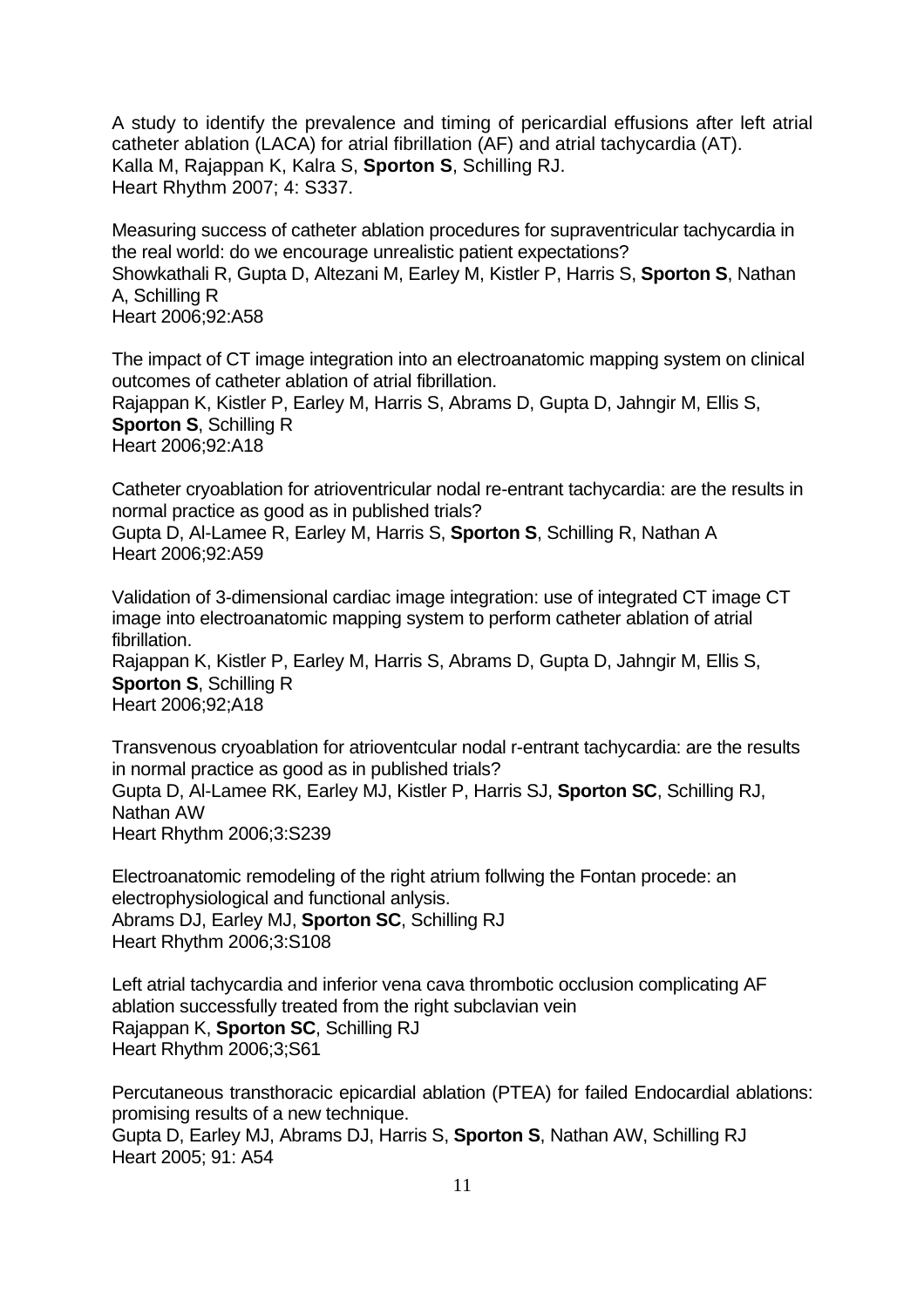Catheter location trial: a prospective randomised comparison of Carto, NavX and fluoroscopy for catheter ablation Harris SJ, Gupta D, Altezani M, Earley MJ, **Sporton SC**, Nathan AW, Schilling RJ Heart 2005; 91: A37

Characterisation of the electrical wavefronts seen in human permanent AF Earley MJ, Abrams DJ, **Sporton SC**, Schilling RJ Heart 2005; 91: A37

Latest results of Endocardial arrhythmia ablation following the modified Fontan Abrams DJ, Earley MJ, **Sporton SC**, Gatzoulis MA, Mullen MJ, Till JA, Cullen S, Deanfield JE, Schilling RJ Heart 2005; 91: A34

Can atrial fibrillation with a coarse ECG appearance be treated by catheter ablation of the tricuspid valve-inferior vena cava isthmus? Preliminary results of a multicentre randomised controlled trial.

Earley MJ, Haywood, GA, Richmond L, **Sporton SC**, Broadhurst P, Peters NS, Schilling RJ

Heart 2005; 91: A9

High frequency re-entry circuits driving AF: evidence from global left atrial mapping in humans.

Earley MJ, **Sporton SC**, Schilling RJ Heart 2005; 91: A2

Percutaneous transthoracic epicardial ablation for ventricular tachycardia and epicardial accessory pathways – improved success with cryoablation. Gupta D, Earley MJ, Harris S, **Sporton S**, Nathan AW, Abrams DJ, Schilling RJ Heart Rhythm 2005; 2(5): S155.

Catheter location trial: a prospective randomized comparison of Carto, NavX and conventional catheter ablation.

Harris SJ, Gupta D, Alzetani M, Earley MJ, **Sporton SC**, Nathan AW, Schilling RJ Heart Rhythm 2005; 2(5): S121.

High frequency reentry circuits driving permanent  $AF -$  evidence from global left atrial mapping in Humans

Earley MJ, Abrams DJ, **Sporton SC**, Schilling RJ Heart Rhythm 2005; 2(5): S105.

Incidence of asymptomatic atrial arrhythmia following the modified Fontan procedure before and after radio-frequency ablation.

Abrams DJ, Earley MJ, **Sporton SC**, Gatzoulis MA, Mullen MJ, Till JA, Cullen S, Deanfield JE, Schilling RJ.

Heart Rhythm 2005; 2(5): S290.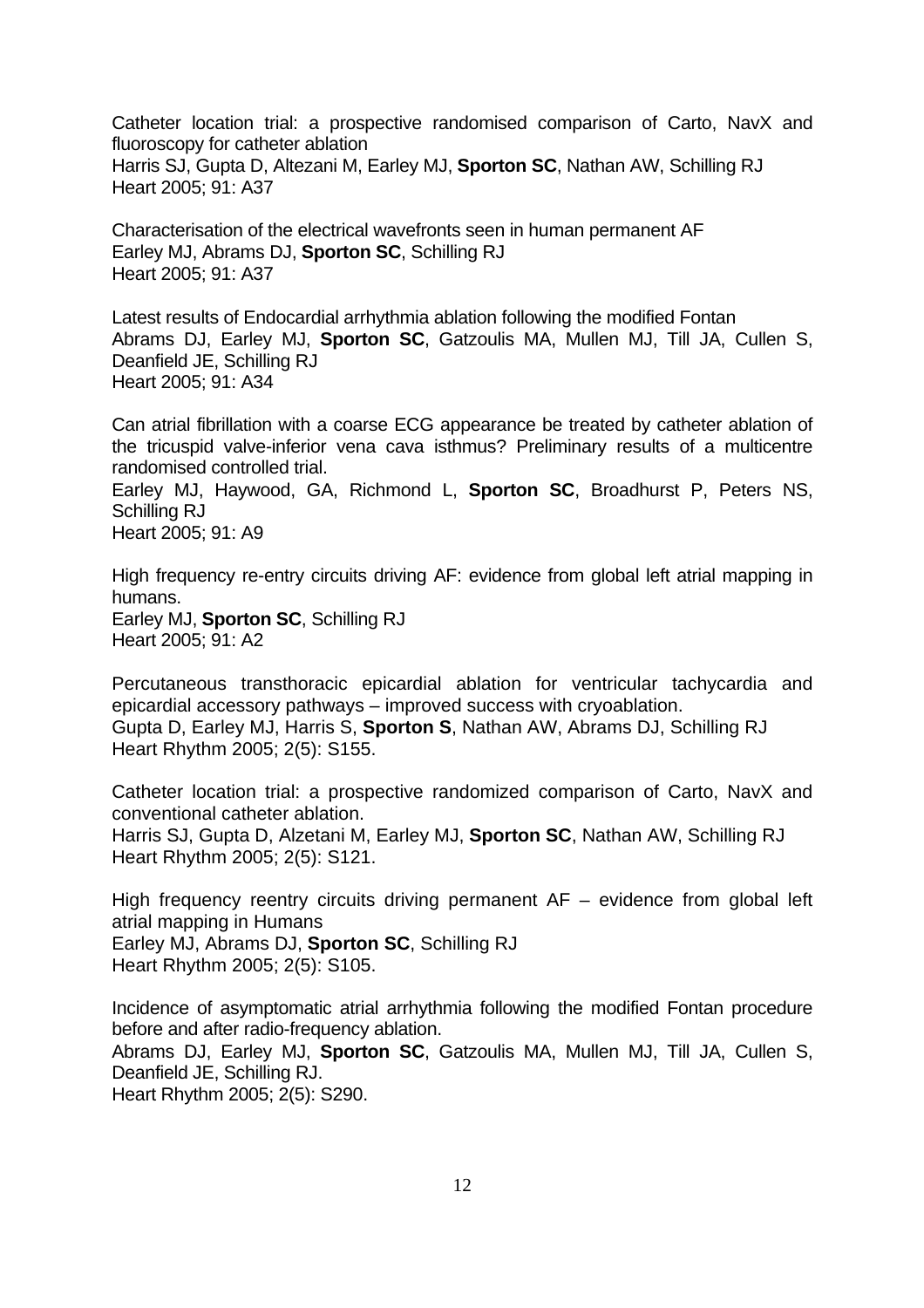Mechansim of atrial arrhythmia following the modified Fontan procedure.

Abrams DJ, Earley MJ, **Sporton SC**, Gatzoulis MA, Mullen MJ, Till JA, Cullen S, Deanfield JE, Schilling RJ.

Oral presentation, Eurpoean Cardiac Arrhythmia Society 2005.

Clinical outcome after catheter ablation of atrial arrhythmia following the modified Fontan procedure.

Abrams DJ, Earley MJ, **Sporton SC**, Gatzoulis MA, Mullen MJ, Till JA, Cullen S, Deanfield JE, Schilling RJ.

Oral presentation, Eurpoean Cardiac Arrhythmia Society 2005.

Combined electroanatomic and non-contact mapping to identify fixed and functional conduction block after the atriopulmonary Fontan procedure.

Abrams DJ, Earley MJ, **Sporton SC**, Gatzoulis MA, Mullen MJ, Till JA, Cullen S, Deanfield JE, Schilling RJ. JACC 2005: 45(3) Suppl.1 112A

Results of catheter ablation of atrial arrhythmia following the atriopulmonary Fontan procedure - does detailed mapping improve results?

Abrams DJ, Earley MJ, **Sporton SC**, Gatzoulis MA, Mullen MJ, Till JA, Cullen S, Deanfield JE, Schilling RJ.

British Paediatric Cardiac Association Annual Meeting 2004 - Young Investigator Award

Echocardiographic natural history of left atrial (LA) function after catheter ablation for permanent atrial fibrillation

Earley MJ, Staniforth AD, Abrams DJ, **Sporton SC**, Nathan AW, Schilling RJ Heart 2004;90:A9

Can permanent atrial fibrillation be cured by catheter ablation? Results of the catheter maze procedure.

Earley MJ, Staniforth AD, Harris SJ, Abrams DJ, **Sporton SC**, Nathan AW, Schilling RJ Heart 2004;90:A8

Device longevity has not improved over the last 16 years: single centre ICD experience Staniforth AD, **Sporton SC**, Earley MJ, Nathan AW, Schilling RJ Heart Rhythm 2004; 1: S275

Echocardiographic natural history of left atrial function after catheter ablation for permanent atrial fibrillation.

Earley MJ, Staniforth AD, Abrams D, **Sporton SC,** Nathan AW, Schilling RJ Heart Rhythm 2004; 1: S75

Ventricular arrhythmia, Cheyne-Stokes respiration and death: observations from patients with defibrillators. Staniforth AD, **Sporton SC**, Earley MJ, Nathan AW, Schilling RJ Heart Rhythm 2004;1: S116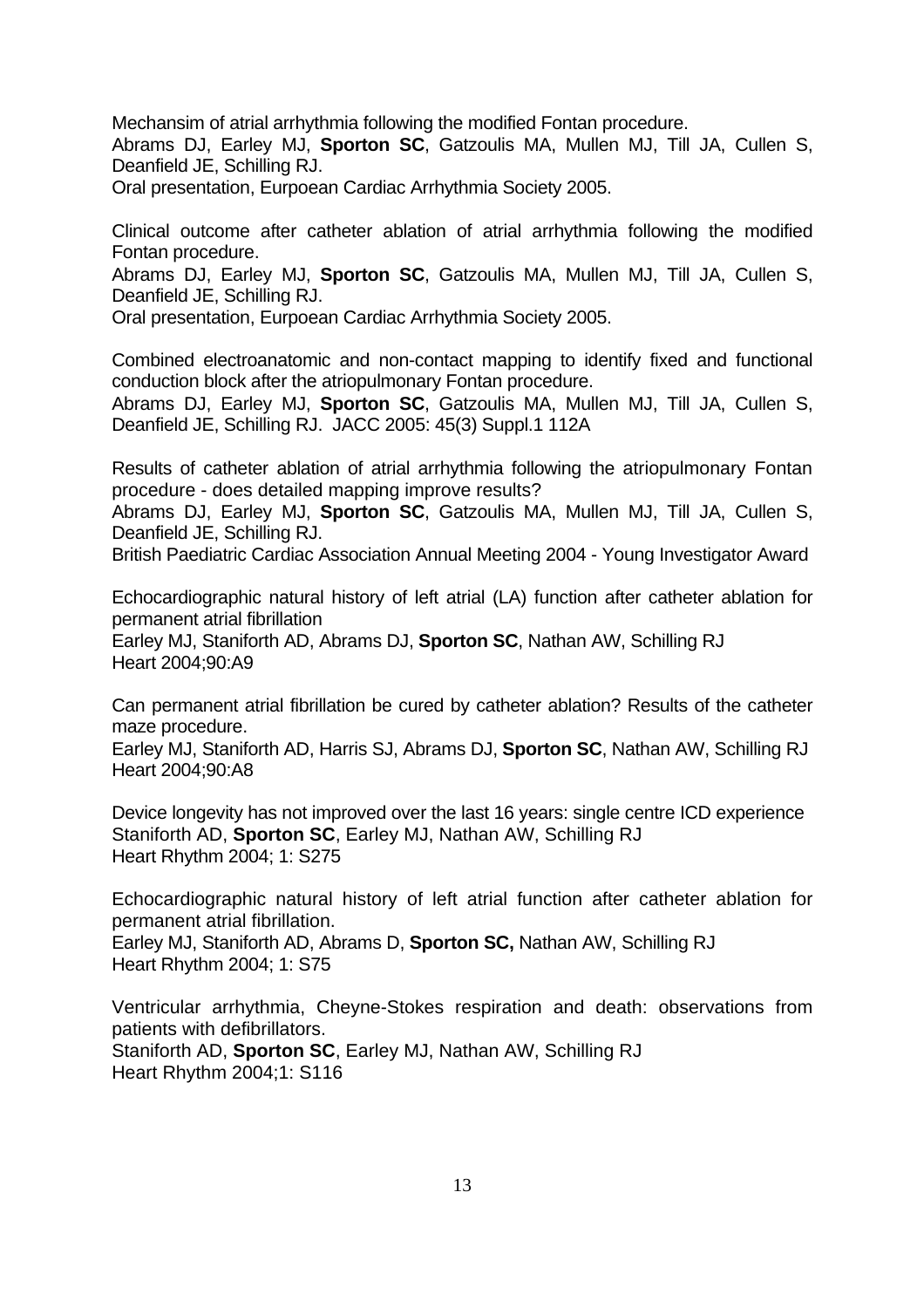Simultaneous use of electroanatomical (Carto) and non-contact (ESI) mapping to correlate electrogram and catheter location data during left atrial fibrillation. Earley MJ, **Sporton SC**, Staniforth AD, Nathan AW, Schiling RJ Pacing Clin Electrophysiol. 2003; 26: 942

A catheter maze for patients with permanent AF: results after short term (3 month) follow up.

Earley MJ, **Sporton SC**, Staniforth AD, Nathan AW, Schiling RJ. Heart 2003; 89 (suppl 1): A39.

Mechanisms of longstanding permanent atrial fibrillation (AF) using non-contact (ESI) and electroanatomical (Carto) mapping in the left atrium (LA). Earley MJ, **Sporton SC**, Staniforth AD, Nathan AW, Schiling RJ. Heart 2003; 89 (suppl 1): A39.

Carto vs. conventional catheter ablation: a prospective randomised comparison **Sporton SC**, Earley MJ, Dhinoja MB, Nathan AW, Schilling RJ Pacing Clin Electrophysiol. 2003;26:S124.

Mechanisms of longstanding permanent atrial fibrillation using non-contact and electroanatomical mapping in the left atrium Earley MJ, **Sporton SC**, Staniforth AD, Nathan AW, Schilling RJ European Heart Journal 2003;24:40

Biventricular pacing and Cheyne-Stokes respiration in heart failure Staniforth AD, Earley MJ, **Sporton SC**, Wedzicha JA,. Nathan AW, Schilling RJ European Heart Journal 2003;24:292

Ventricular arrhythmia, Cheyne-Stokes respiration and death: observations from implantable cardioverter-defribrillator patients Staniforth AD, Earley MJ, **Sporton SC**, Nathan AW European Heart Journal 2003;24:282

Is implantable cardioverter-defribrillator prescription sexist? Staniforth AD, Robinson NM, **Sporton SC**, Earley MJ, Nathan AW, Schilling RJ European Heart Journal 2003;24:278

Prospective randomised comparison of Carto and conventional catheter ablation **Sporton SC**, Earley MJ, Nathan AW, Schilling RJ Europace 2002;3 (Suppl A):A148

Mental stress and sudden cardiac death: from anecdote to electrophysiological basis James R, Taggart P, McNally S, Newman S, **Sporton S**, Hardman S European Heart Journal 1999; 20: 565

Local QT Interval Changes During Coronary Angioplasty. **Sporton S**, Taggart P, Walker JM, James PR, Hardman S Heart 1998; 79 (Suppl 1): 48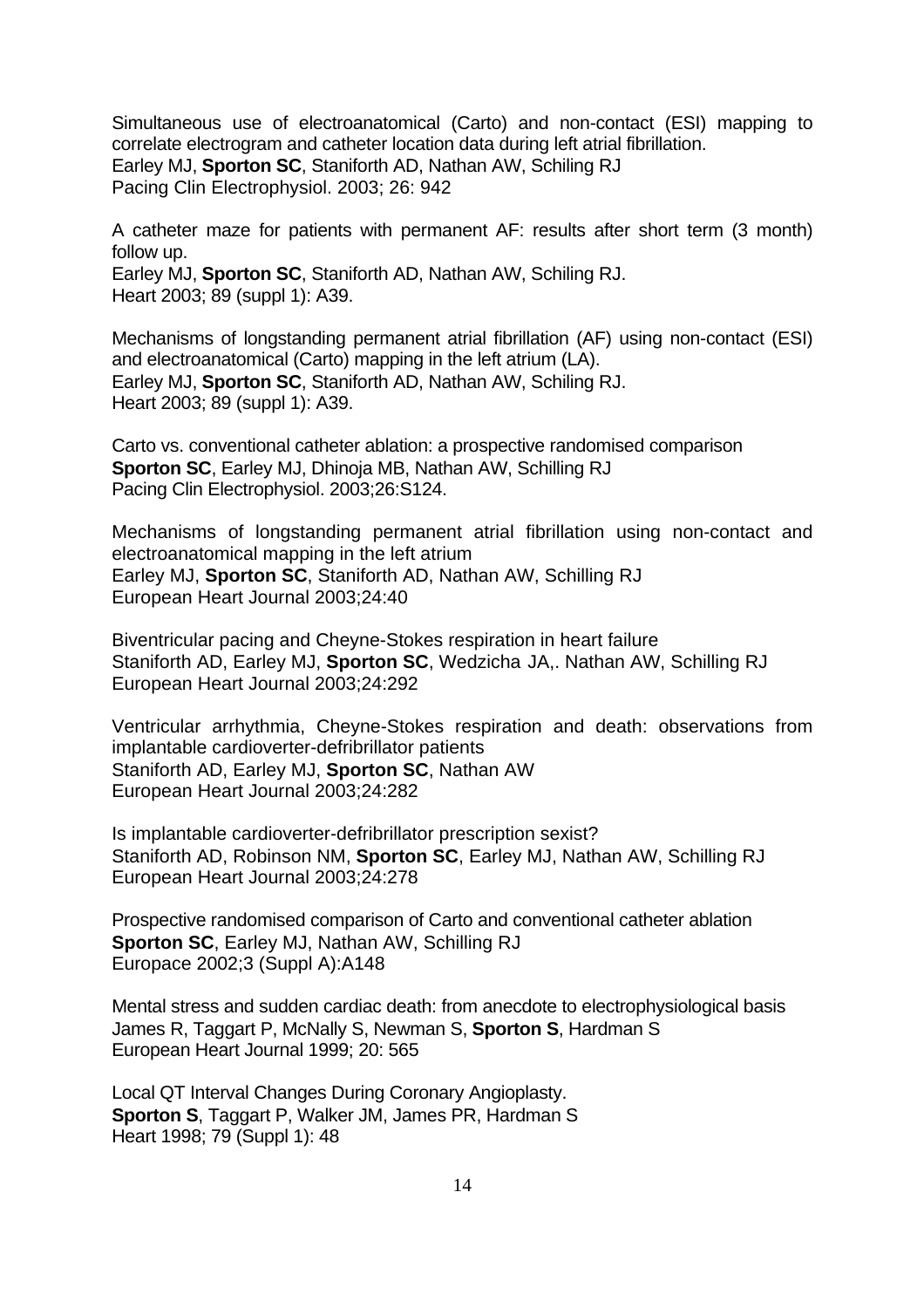Local QT Interval Changes During Acute Regional Ischemia **Sporton S**, Taggart P, Walker JM, James PR, Hardman S PACE 1998; 21 (4): 885

Ventricular Premature Beats and Acute Ischemia: Efects on QT Dispersion **Sporton S**, Hardman S, James PR, Taggart P PACE 1998; 21 (4): 905

Myocardial Ischemia: A Dynamic Influence on QT dispersion **Sporton S. Hardman S. Sutton P. Walker JM, Taggart P.** Circulation 1996; 94(8): I-19

Acute Ischaemia: A dynamic influence on QT dispersion **Sporton S**, Taggart P, Sutton P, Kharbanda R, Walker JM, Hardman S Eur. Heart J. 1996; 17: P1535

Does QT dispersion increase in response to acute ischaemia? **Sporton S**, Taggart P, Walker JM, Grahame-Clark C, Sutton P, Hardman S J. Mol. Cell. Cardiol. 1996; 28 (5): A34

Can the QT interval be used to detect increased dispersion of repolarisation induced by ischaemia? **Sporton S**, Hardman S, Sutton P, Walker JM, Grahame-Clarke C, Taggart P

Heart 1996; 75: p27

Evidence of the involvement of  $5-HT_{1A}$  receptors in the control of cardiac vagal motoneurones in the anaesthetised rat **Sporton S**, Shepheard S, Jordan D, Ramage A British Journal of Pharmacology 1989; 409P

#### **Book chapters**

Lead problems, device infections and lead extraction. Schilling R, Sporton S. In – Implantable cardiac pacemakers and defibrillators: all you wanted to know. Eds Chow AWC, Buxton AE. Blackwell 2006.

Cardiac Arrhythmias. Antoniou S, Sporton S. In - Textbook of Clinical Pharmacy and Therapeutics 5<sup>th</sup> edition. Eds Walker W, Whittlesea C. Churchill Livingstone (in press)

Ablation therapy for atrial fibrillation. Sporton S, Duncan E. In – Horizons in Medicine 22 ed MacAllister R. Royal College of Physicians of London (in press)